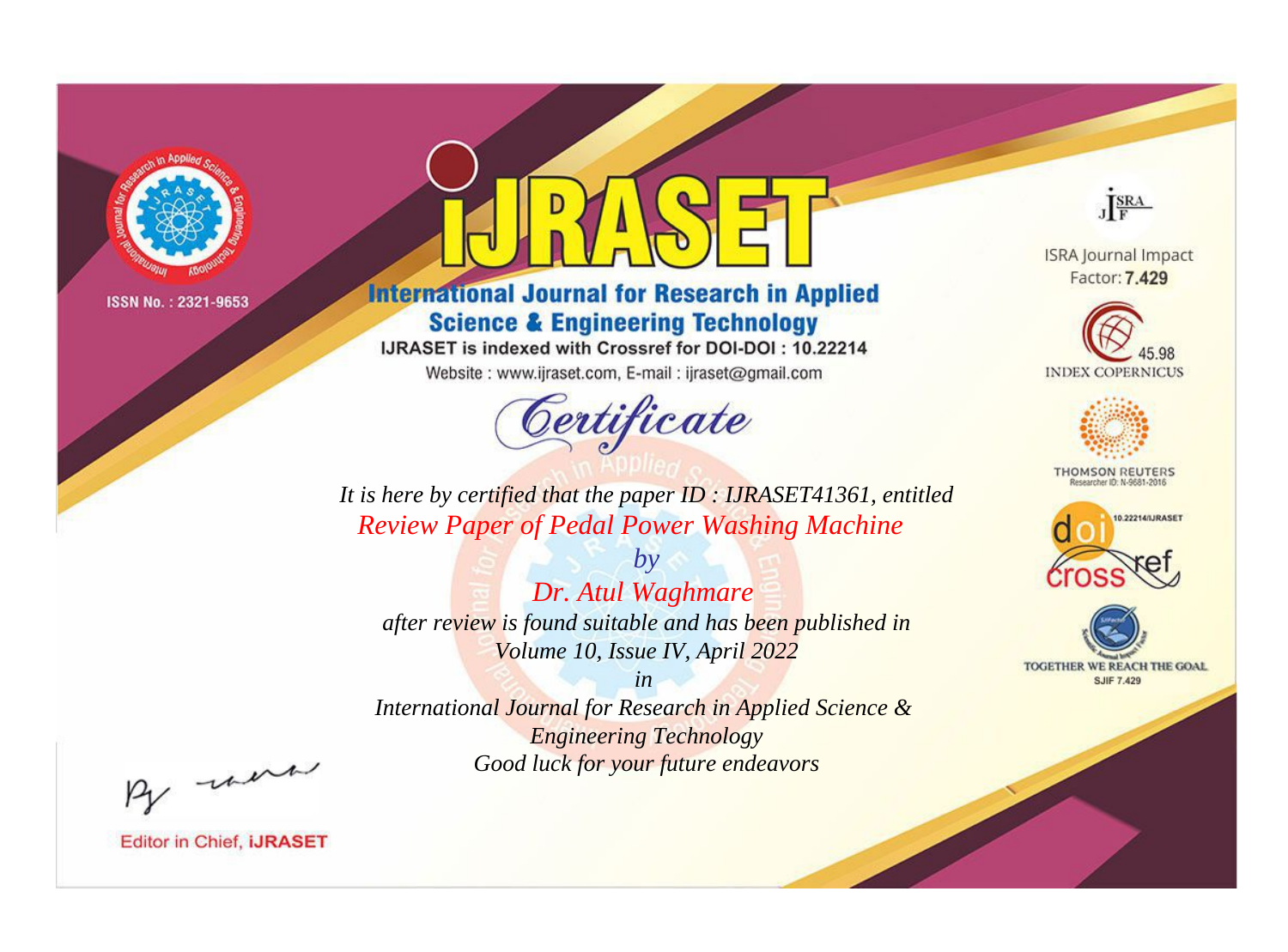

# **International Journal for Research in Applied Science & Engineering Technology**

IJRASET is indexed with Crossref for DOI-DOI: 10.22214

Website: www.ijraset.com, E-mail: ijraset@gmail.com



JERA

**ISRA Journal Impact** Factor: 7.429





**THOMSON REUTERS** 



TOGETHER WE REACH THE GOAL **SJIF 7.429** 

*It is here by certified that the paper ID : IJRASET41361, entitled Review Paper of Pedal Power Washing Machine*

*Sahil Sadmal after review is found suitable and has been published in Volume 10, Issue IV, April 2022*

*by*

*in* 

*International Journal for Research in Applied Science & Engineering Technology Good luck for your future endeavors*

By morn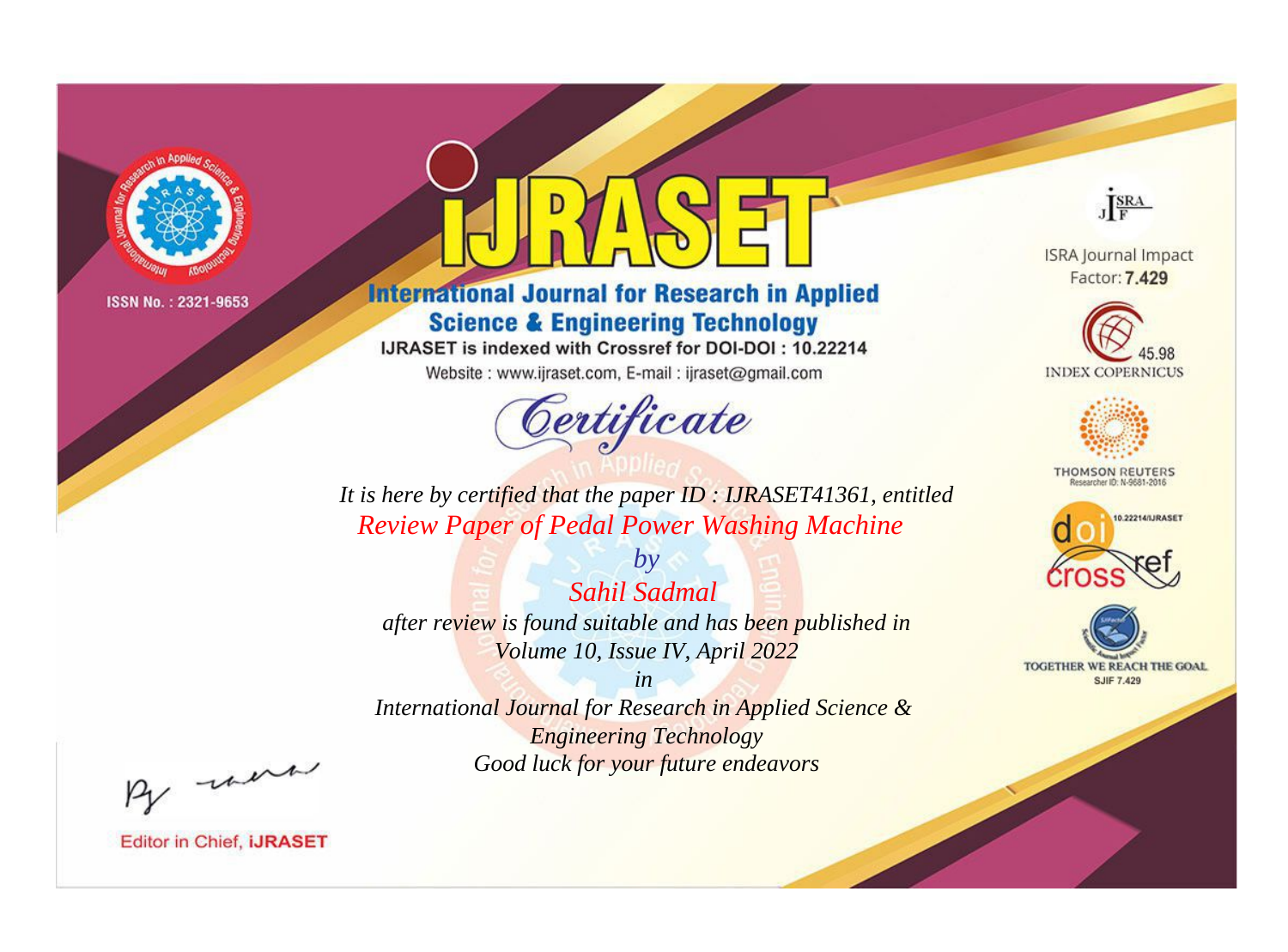

# **International Journal for Research in Applied Science & Engineering Technology**

IJRASET is indexed with Crossref for DOI-DOI: 10.22214

Website: www.ijraset.com, E-mail: ijraset@gmail.com



JERA

**ISRA Journal Impact** Factor: 7.429





**THOMSON REUTERS** 



TOGETHER WE REACH THE GOAL **SJIF 7.429** 

*It is here by certified that the paper ID : IJRASET41361, entitled Review Paper of Pedal Power Washing Machine*

*Hardik Jain after review is found suitable and has been published in Volume 10, Issue IV, April 2022*

*by*

*in* 

*International Journal for Research in Applied Science & Engineering Technology Good luck for your future endeavors*

By morn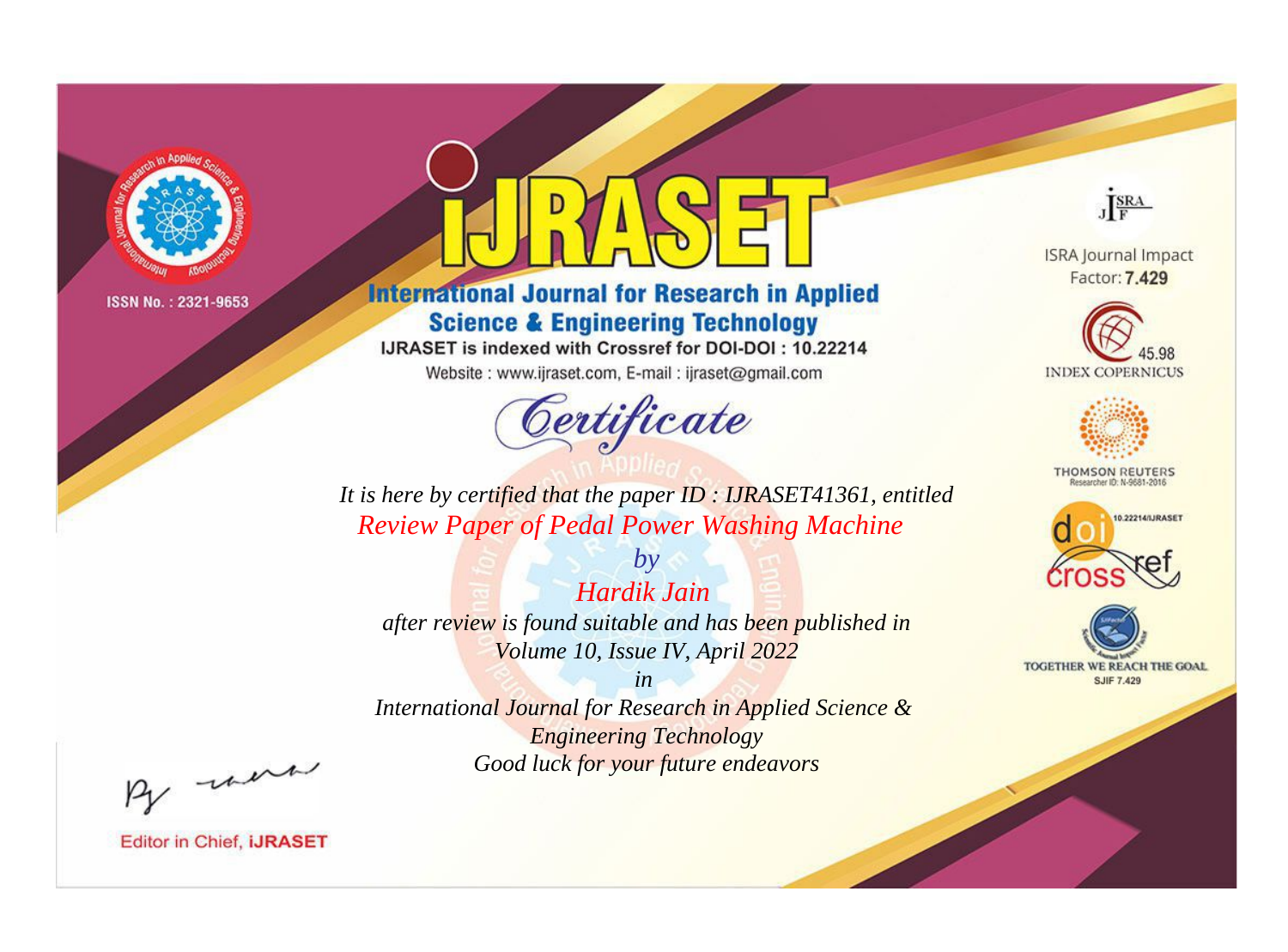

# **International Journal for Research in Applied Science & Engineering Technology**

IJRASET is indexed with Crossref for DOI-DOI: 10.22214

Website: www.ijraset.com, E-mail: ijraset@gmail.com



JERA

**ISRA Journal Impact** Factor: 7.429





**THOMSON REUTERS** 



TOGETHER WE REACH THE GOAL **SJIF 7.429** 

It is here by certified that the paper ID: IJRASET41361, entitled **Review Paper of Pedal Power Washing Machine** 

**Chetan Sakarde** after review is found suitable and has been published in Volume 10, Issue IV, April 2022

 $b\nu$ 

 $in$ International Journal for Research in Applied Science & **Engineering Technology** Good luck for your future endeavors

By morn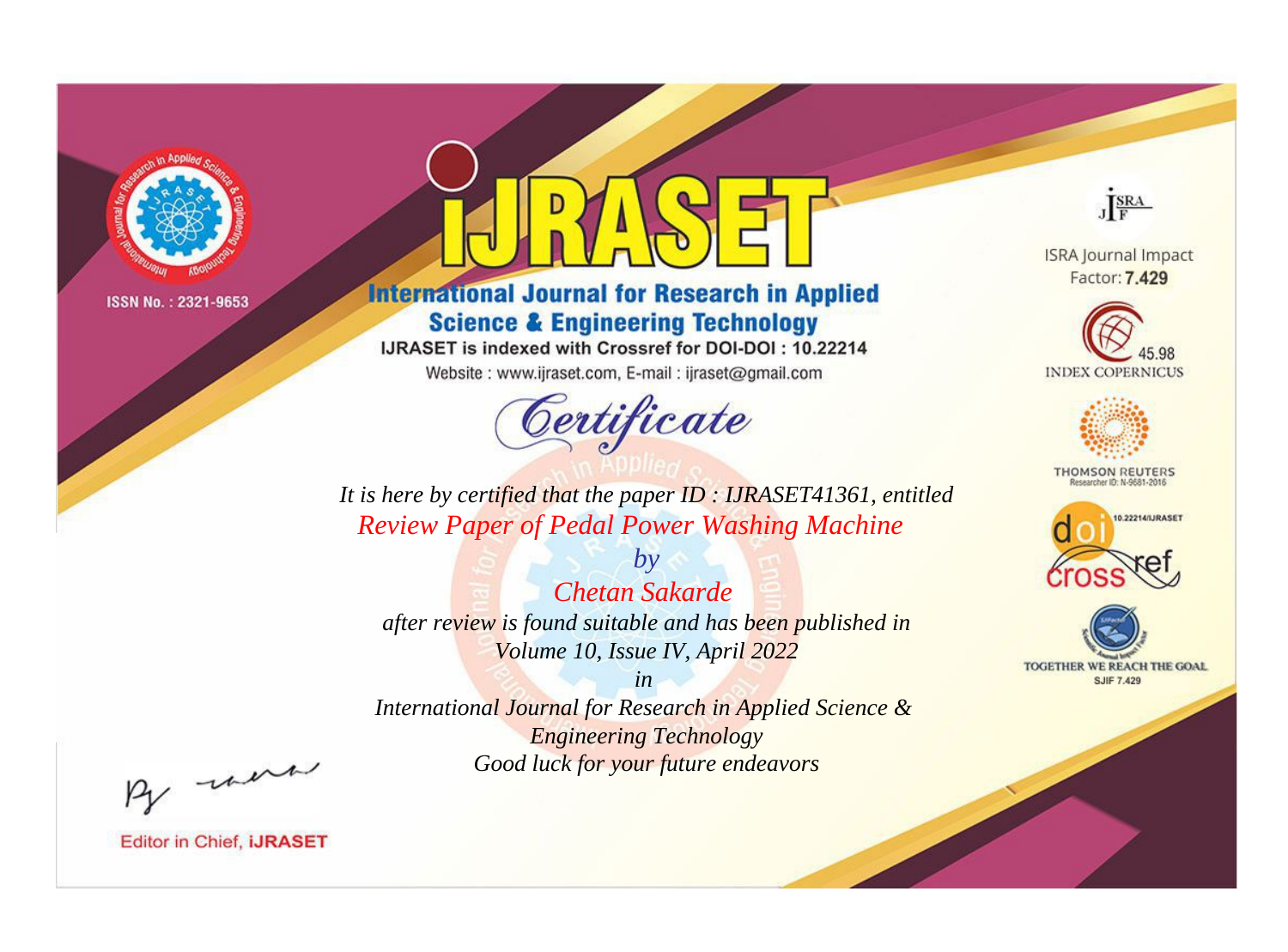

# **International Journal for Research in Applied Science & Engineering Technology**

IJRASET is indexed with Crossref for DOI-DOI: 10.22214

Website: www.ijraset.com, E-mail: ijraset@gmail.com



JERA

**ISRA Journal Impact** Factor: 7.429





**THOMSON REUTERS** 



TOGETHER WE REACH THE GOAL **SJIF 7.429** 

*It is here by certified that the paper ID : IJRASET41361, entitled Review Paper of Pedal Power Washing Machine*

*by Yogesh Kosare after review is found suitable and has been published in Volume 10, Issue IV, April 2022*

*in* 

*International Journal for Research in Applied Science & Engineering Technology Good luck for your future endeavors*

By morn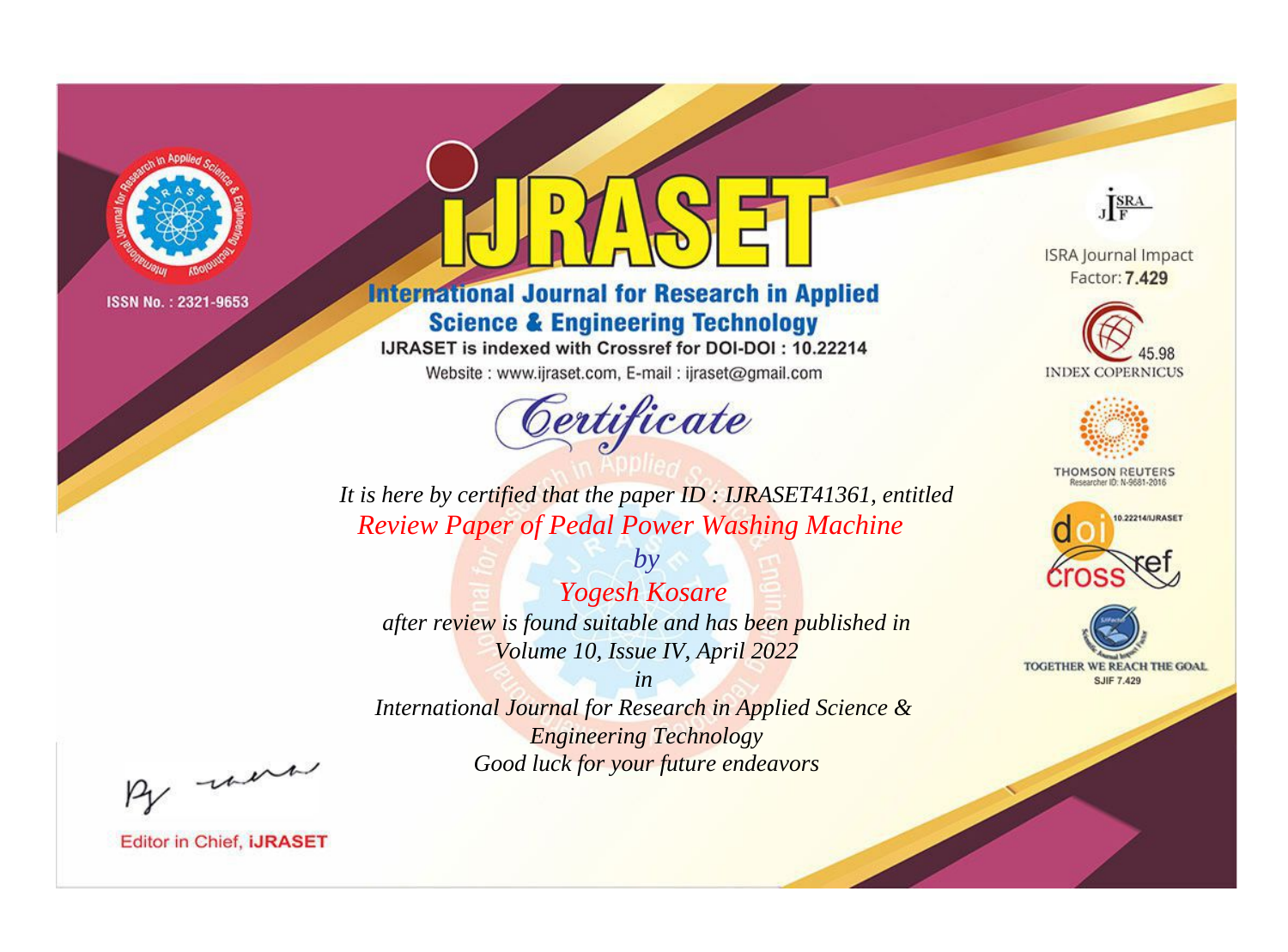

# **International Journal for Research in Applied Science & Engineering Technology**

IJRASET is indexed with Crossref for DOI-DOI: 10.22214

Website: www.ijraset.com, E-mail: ijraset@gmail.com



JERA

**ISRA Journal Impact** Factor: 7.429





**THOMSON REUTERS** 



TOGETHER WE REACH THE GOAL **SJIF 7.429** 

It is here by certified that the paper ID: IJRASET41361, entitled **Review Paper of Pedal Power Washing Machine** 

**Prakash Meshram** after review is found suitable and has been published in Volume 10, Issue IV, April 2022

 $b\nu$ 

 $in$ International Journal for Research in Applied Science & **Engineering Technology** Good luck for your future endeavors

By morn